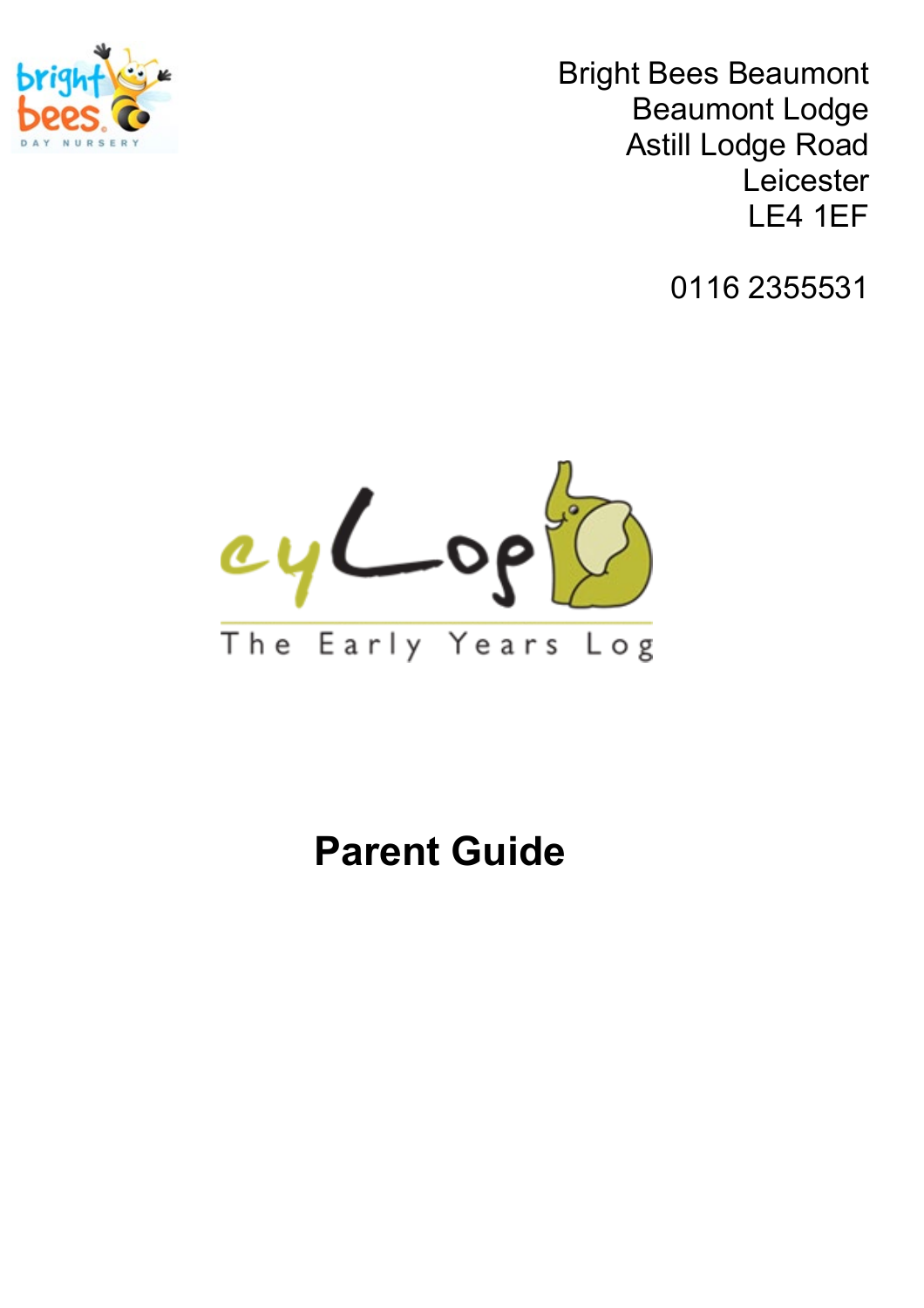## **Introduction**

The Early Years Foundation Stage (EYFS) is the time in your child's life between birth and age 5. This is a very important stage as it helps your child get ready for school as well as preparing them for their future learning and success. Your child's early years' experience should be happy, active, exciting, fun and secure; and support their development, care and learning needs.

We follow a legal document called the *Early Years Foundation Stage Framework.*

## **EYFS Framework**

The EYFS Framework exists to support all professionals working in the EYFS to help your child, and has been developed with a number of early years' experts and parents. In 2012 the framework was revised to make it clearer and easier to use, with more focus on the things that matter most and has a greater emphasis on the role of parents in helping your child develop. It sets out:

- The legal welfare requirements that everyone registered to look after children must follow to keep your child safe and promote their welfare.
- The seven areas of learning and development, which guide professionals' engagement with your child's play and activities as they learn new skills and knowledge.
- Assessments that will tell you about your child's progress through the EYFS.
- Expected levels that your child should reach at age 5, usually the end of the reception year; these expectations are called the 'Early Learning Goals (ELGs)'.

There is also guidance for the professionals supporting your child on planning the learning activities, and observing and assessing what and how your child is learning and developing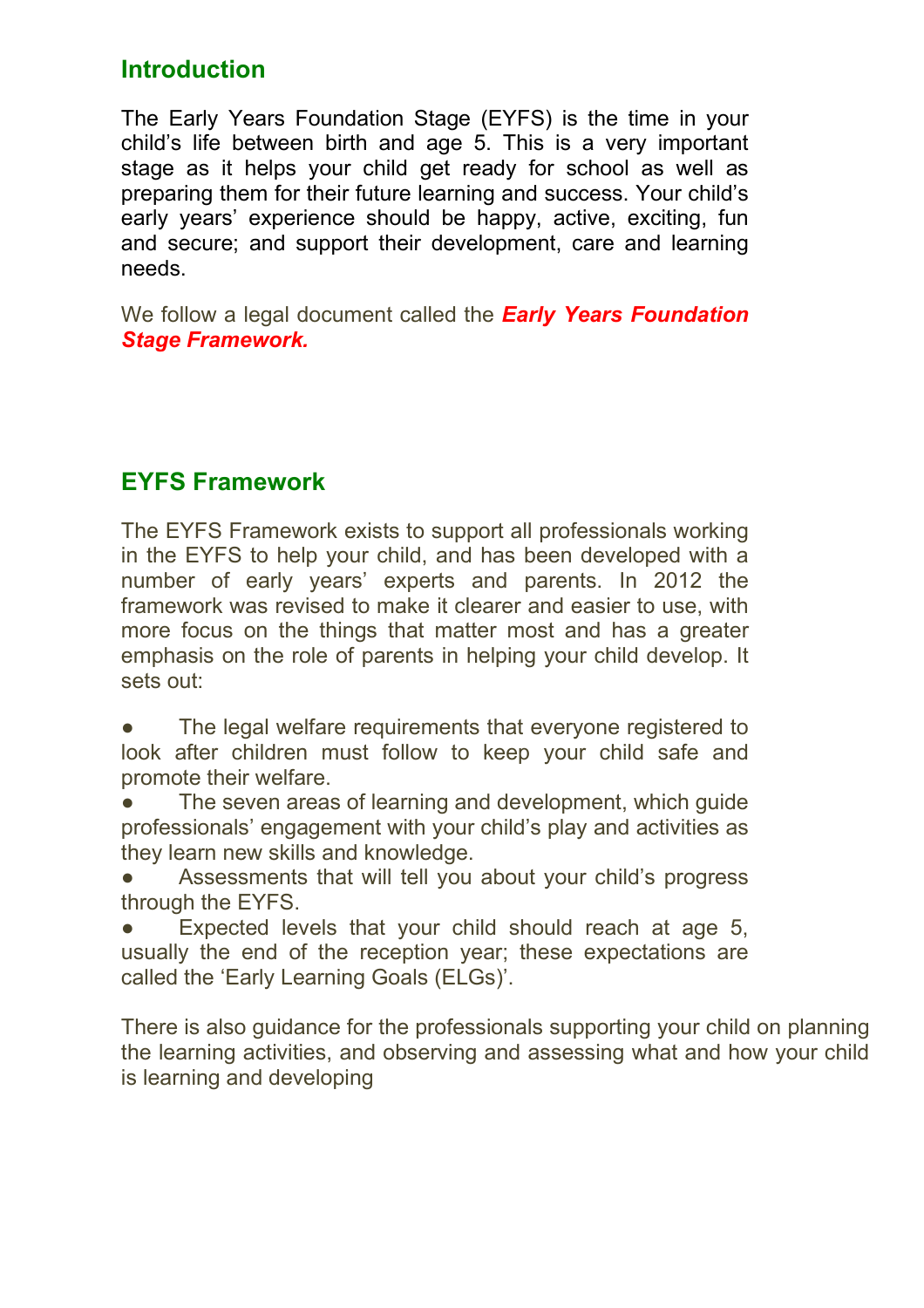## **What does it mean for me as a parent?**

#### **There are seven areas of learning and development:**

The **prime** areas begin to develop quickly in response to relationships and experiences, and run through and support learning in all other areas. The prime areas continue to be fundamental throughout the EYFS.

### **Personal, Social and Emotional Development Communication and Language Physical Development**

The **specific** areas include essential skills and knowledge. They grow out of the prime areas, and provide important contexts for learning.

#### **Literacy Mathematics Understanding the World Expressive Arts and Design**

These seven areas are used to plan your child's learning and activities. The key person will make sure that the activities are suited to the child's unique needs.

## **Learning Journeys**

The learning journey (sometimes referred to as learning journals) is a collection of different documents collected by early years' practitioners that provide a picture of a child's development under the seven areas of learning.

It consists of photos, art-work, mark-making, etc., and are interspersed with observations made by practitioners including notes of relevant conversations or comments made by the child.

Practitioners link any observations to the EYFS learning areas, aspects and statements. The aim is to build a unique picture of what each child knows, feels and can do as well as his/her particular interests and learning style. This picture is then used to pinpoint learning priorities and plan relevant and motivating learning experiences i.e. identify next steps and activities.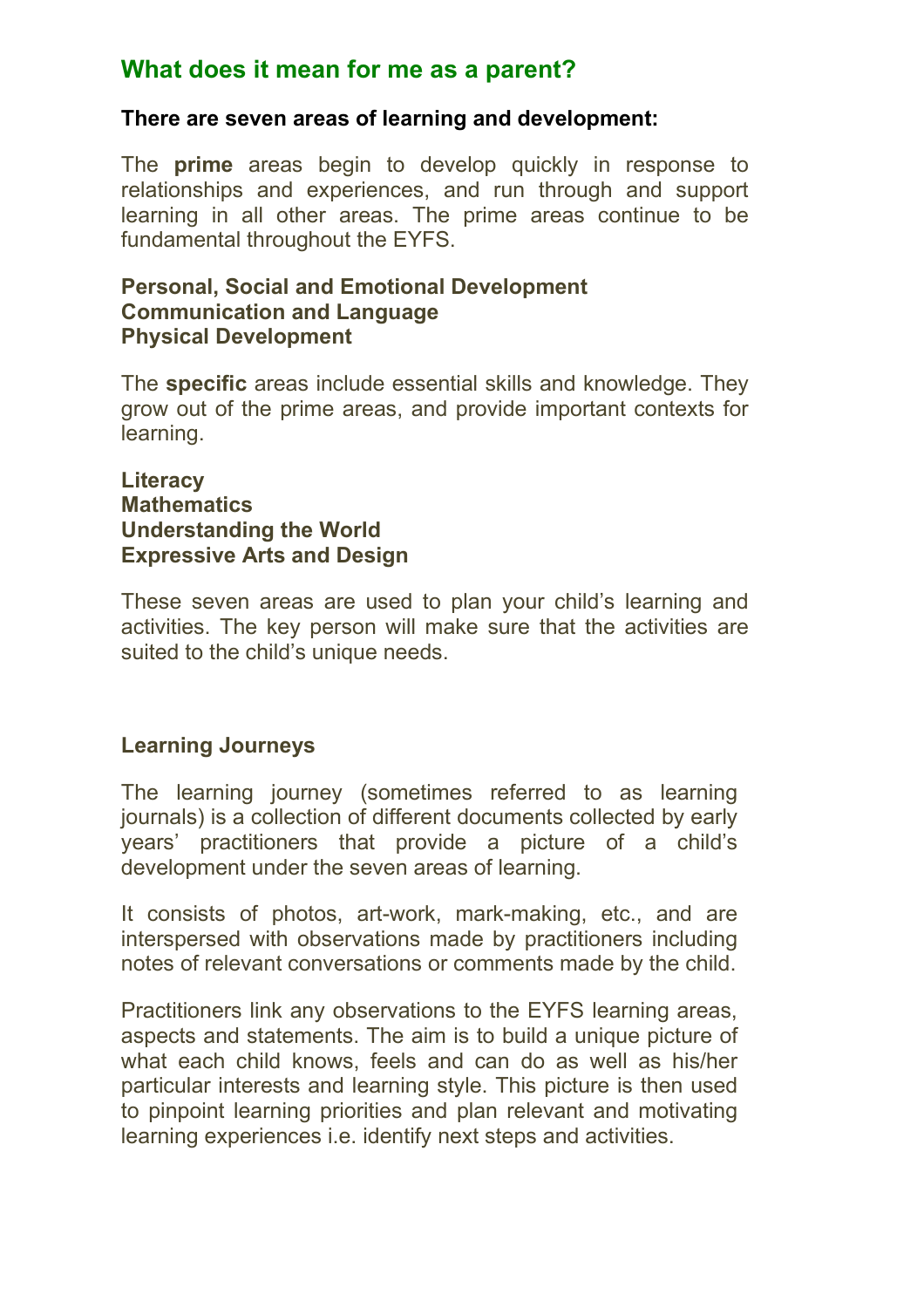## **Security**

Security is of key concern in a nursery environment and eyLog takes its security measures very seriously. eyLog offers fully locked-down secure tablet devices to ensure they are not misused in any manner - Facebook, e-mails, etc., are all disabled on these specially configured high-security tablets. Each user has a separate user-ID and password and using a role-based access mechanism, a user is permitted to see only the information that is relevant for them.

eyLog uses the Secure Sockets Layer (SSL) to encrypt all communication between the server and the tablets. All data is stored on secure Cloud-based servers in data centres located here in UK. All data is regularly backed-up onto redundant systems.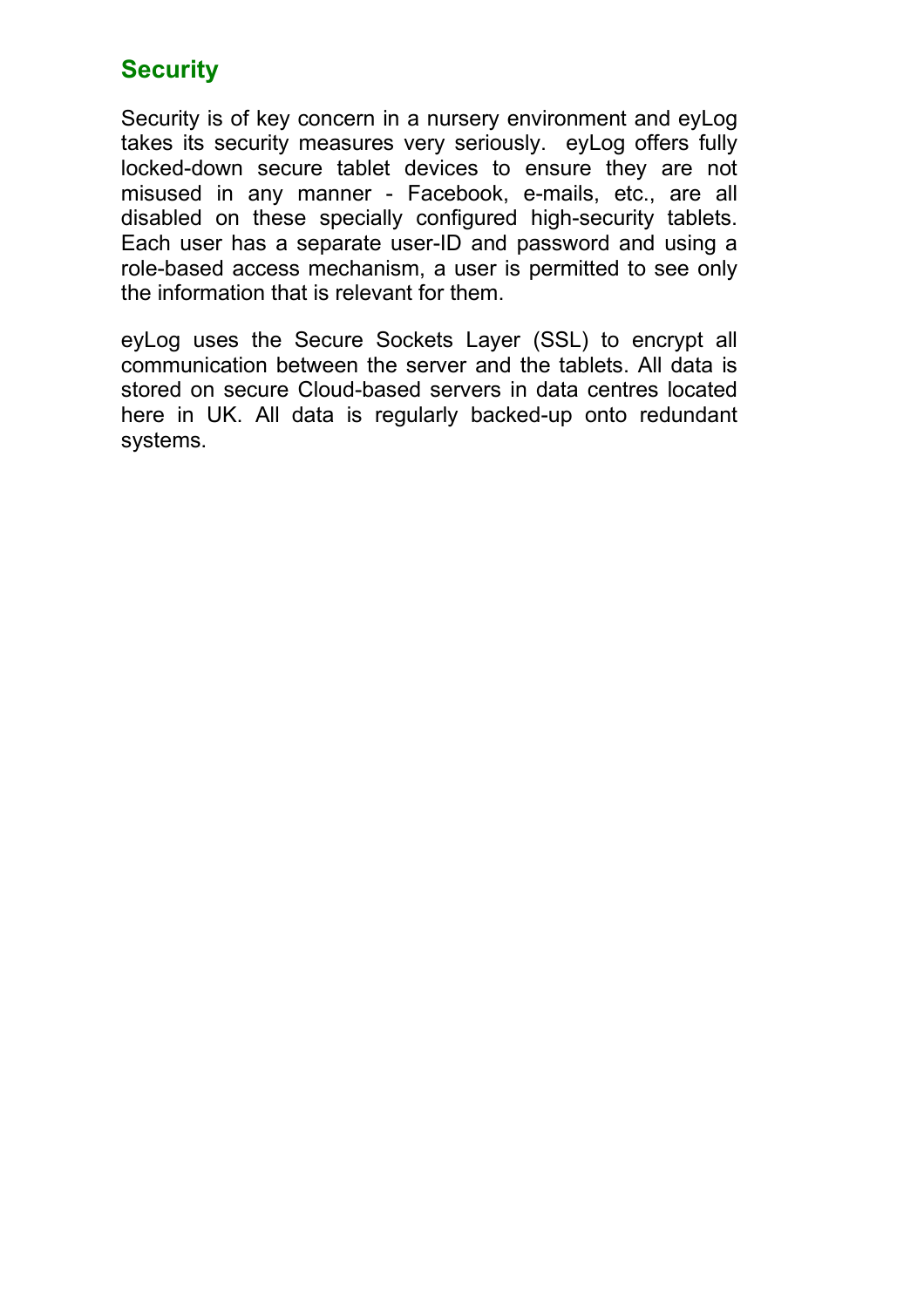## **What is eyLog?**

- The eyLog is a tablet and pc, web based application which enables practitioners to accurately observe, assess and plan for each individual child.
- eyLog enables parents to understand their child's learning and development on a regular basis.
- You receive a unique log in onto the system and are notified by email when a new observation or assessment is published onto your child's learning journey. Allowing you to contribute and remain informed of your child's learning and development.
- You can comment on any of the observations and share your thoughts
- Parents are also able to contribute by providing their own observations from home.
- When a child leaves the nursery, the learning journey can be downloaded and saved or printed as a hardcopy.
- The nursery can also send out messages through eyLog, building a strong two way communication system